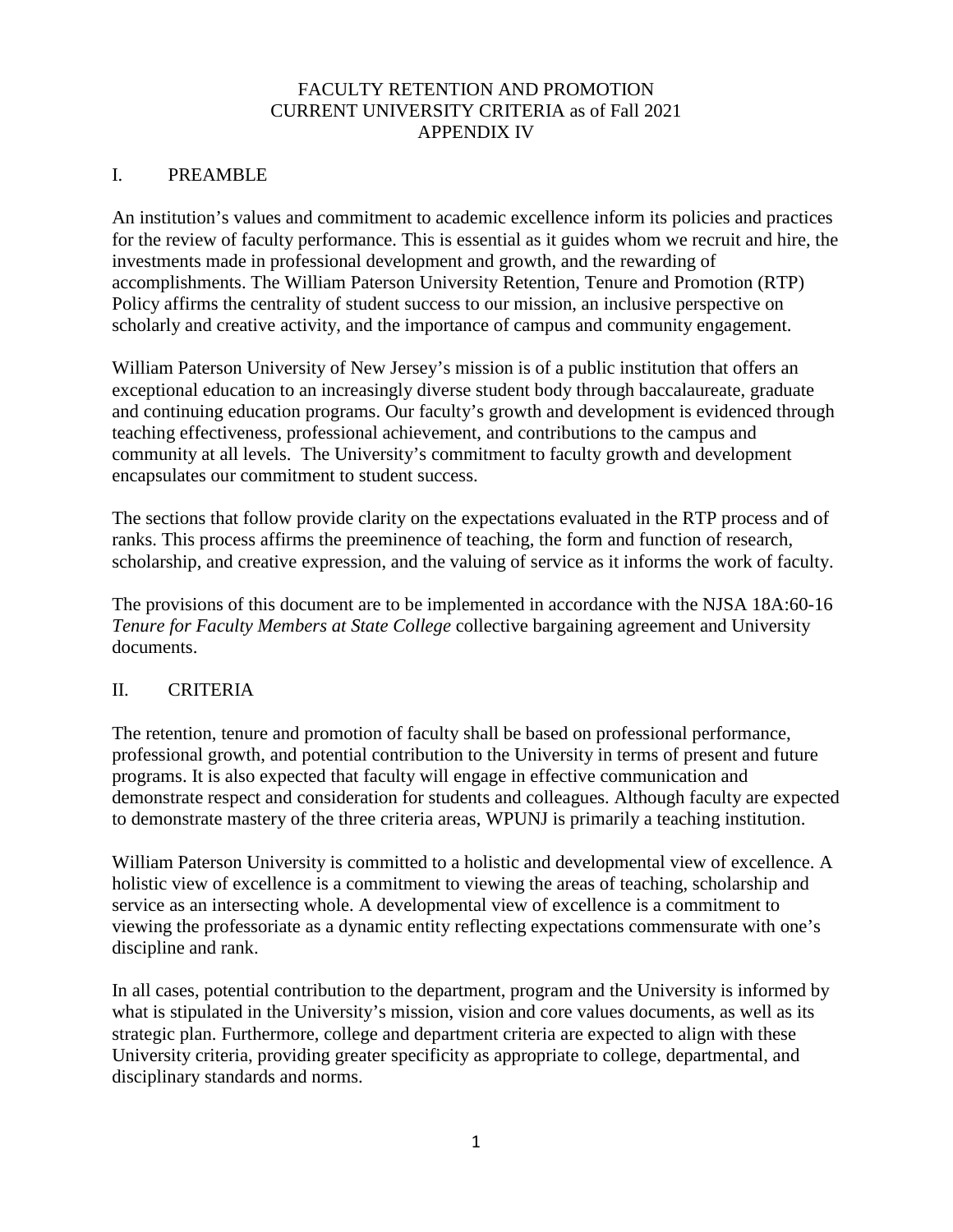# **A. Teaching**

### Characteristics of Effective Teaching

Demonstration of effective teaching is foremost among the criteria for retention and tenure and thus expected to form the largest share of faculty total effort. Teaching effectiveness can be achieved through a variety of stylistic approaches and from a wide range of pedagogical bases. However, within this diversity, it is commonly accepted that effectiveness in teaching is characterized by:

- Mastery of one's areas of expertise.
- Knowledge of current developments in one's field of study.
- Ability to connect one's subject to other areas of knowledge and endeavor.
- Ability to generate and broaden student interest in one's subject matter.
- Ability to use effective and varied teaching methods and strategies.
- Demonstration of discipline, integrity, industry, open-mindedness and objectivity in teaching.
- Ability to communicate successfully through writing and speaking.

Other ways to demonstrate effective teaching include contribution to curriculum through course/curricula development, assessment, or redesign; and participation in professional development through special courses, seminars, or workshops that develop teaching skills.

For Library faculty, the area of teaching shall be satisfied by the performance of duties and responsibilities as a librarian.

### Assessment of Teaching

For the purpose of retention and tenure of faculty, the complexity and range of activities that can characterize effective teaching suggest the value of collecting assessment information from a variety of sources. This information should provide insights about the degree of effectiveness in the teaching and learning process.

**Course Planning** – Planning plays an important role in subsequent classroom activities. Syllabi that include measurable student learning outcomes, course outlines, bibliographies, methods of testing and evaluation, texts, and student assignments may be used to demonstrate the quality of the planning process as it relates to teaching.

**Performance in one's instructional setting(s)** (e.g. classroom, laboratory, studio, online) – Provides another source of information about teaching effectiveness. Peer reviews can serve as one means of assessing actual performance, educational strategies, and faculty-student interaction. Other assessments can be provided by students (student opinionnaires) and/or department chairs. Additional sources may include analysis of team-teaching situations, videotaped presentations, or group interactions. Noted high achievement by students such as honors and awards, conference presentations,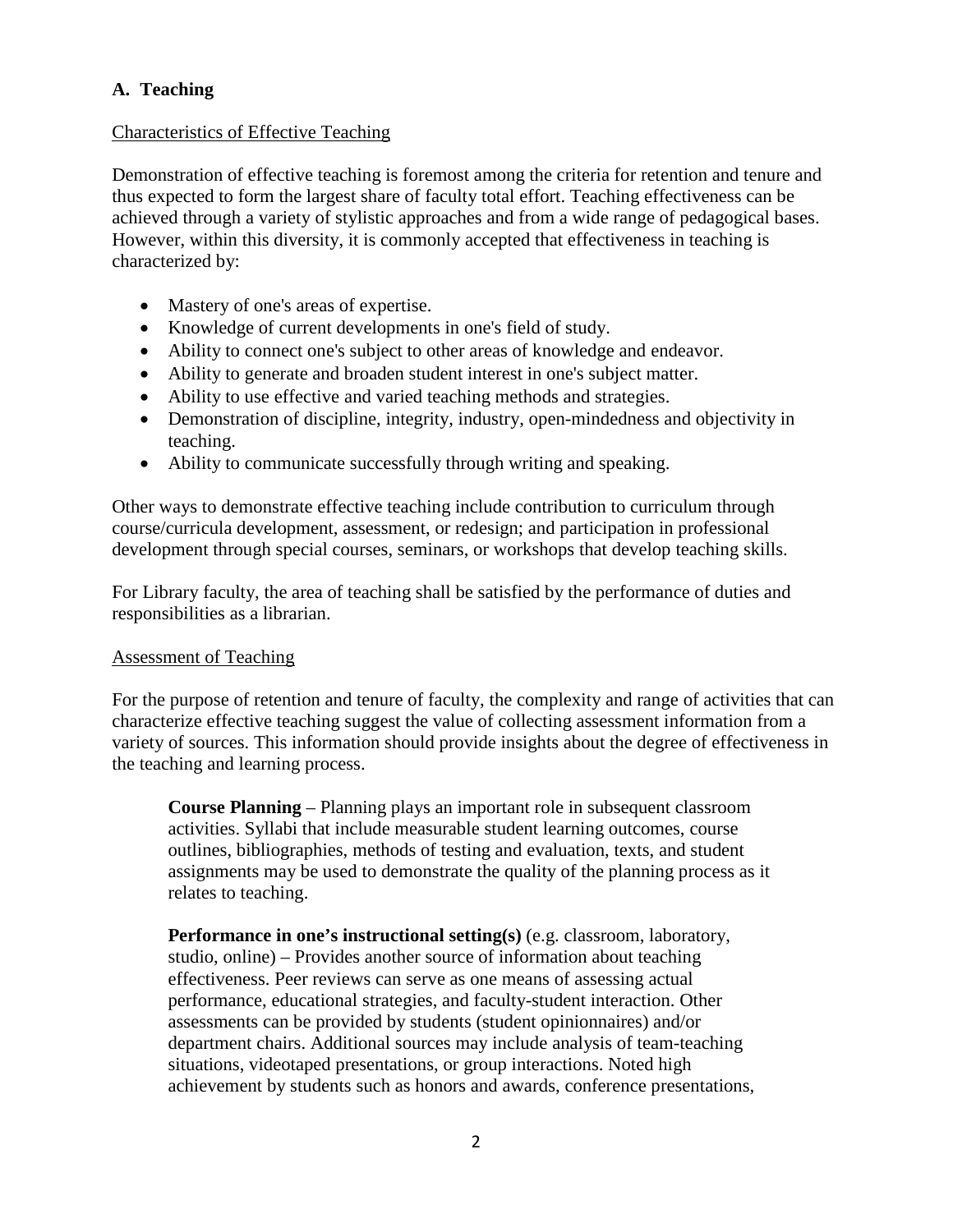creative exhibits, and recitals should count as a component of teaching effectiveness.

**Ability to be self-critical/self-reflective** – Faculty should demonstrate willingness to learn from teaching assessments and willingness to work to improve their teaching. In demonstration of such ability, a faculty member may call attention to assessment of student learning outcomes, course revisions, improvement in teaching strategies, and enhancement of teacher-student interaction.

### **B. Research/Scholarship/Creative Activity**

The distinguishing feature of a college or university is that each member of its faculty is engaged with scholarship and/or creative activities. To be a scholar is to possess the knowledge, skills, talents, and wisdom appropriate to a given field of inquiry. Given that we are primarily a teaching institution, to be a scholar is to put these capabilities into practice within the context of appropriate institutional resources and support. All Universities, including ones dedicated primarily to the education of students, need active scholars. They contribute to the overall intellectual, creative and artistic climate of the institution; serve as exemplars to students and contribute to the solution of theoretical and practical problems. Thus, it is essential that faculty members who are considered for reappointment be evaluated in light of their potential and actual contributions as active scholars, and that faculty members considered for tenure and/or promotion be evaluated in light of their actual contributions as active scholars in relation to university support.

Although one traditional view of scholarship is discipline research which results in the discovery and dissemination of new knowledge or creative activity, multiple accepted forms of scholarly activities are possible. It is this view of scholarship–one that is broad, attentive of institutional and cultural context of faculty work, and aware of the public character of the university–that guides the evaluation of scholarship in the retention/tenure/promotion process.

For example, the Boyer model includes the following:

*The Scholarship of Discovery* - the search for new knowledge, information, theories (the "traditional" view of scholarship).

*The Scholarship of Integration* - bringing together knowledge across disciplines (such as writing systematic reviews of the literature or engaging in cross-disciplinary initiatives or artistry; analysis of existing knowledge).

*The Scholarship of Application* - applying knowledge to real-world problems; developing white papers or consultant or technical reports.

*The Scholarship of Teaching* – Exploring new teaching and creative pedagogies or application of best practices and publication of the results of that research; testing and evaluating instructional or assessment materials; development of software.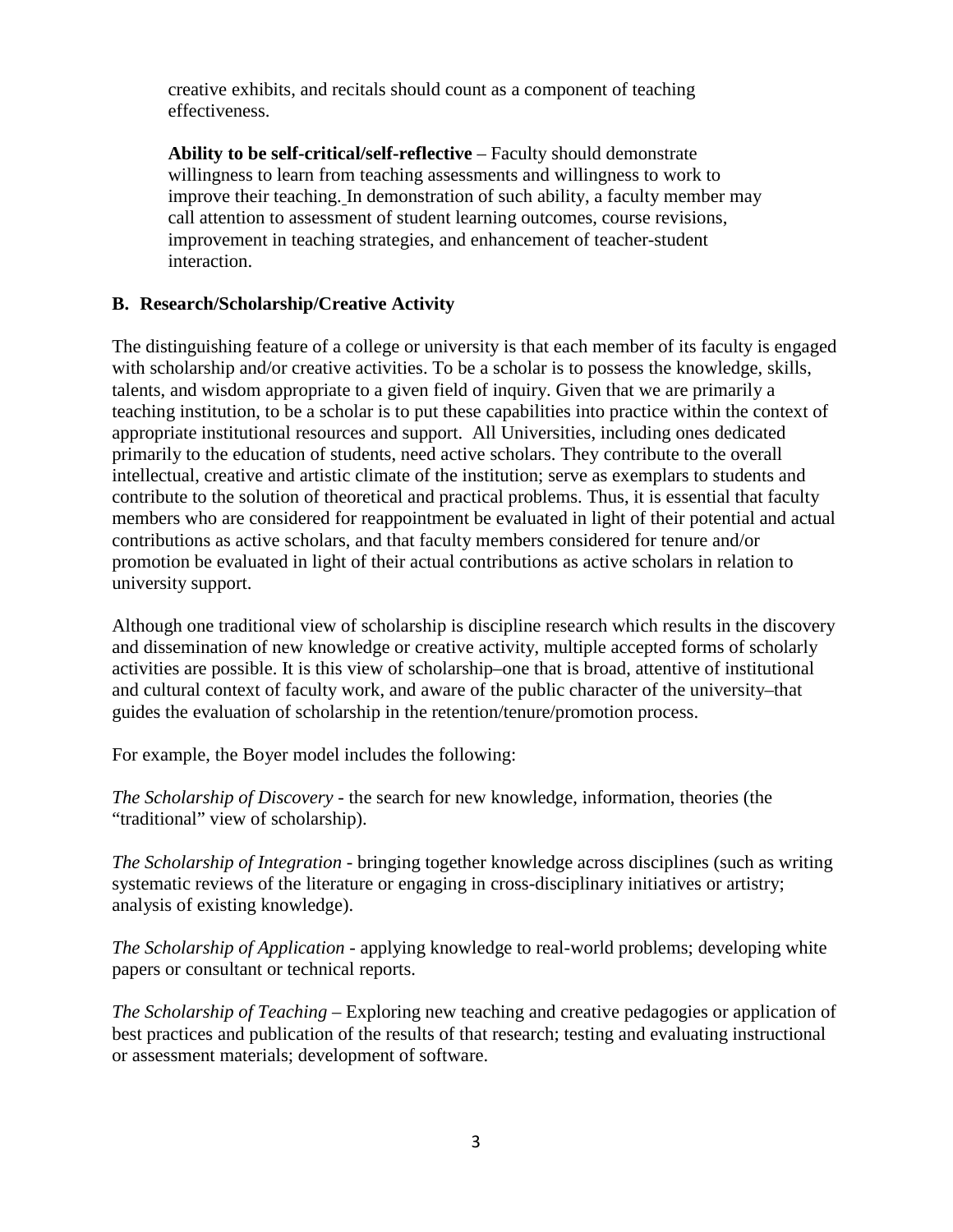Acknowledging the lacunae in the Boyer model especially with respect to creative work, and the need to view each of the above domains as inclusive of creative work, we also offer the following elaboration:

*The Scholarship of Creation and Interpretation* – the creative fashioning of material into some other coherence (e.g., any form of art, poetry, novel, creative non-fiction), revealing realms of possibility that were not previously present (or were 'implicit in the materials'), imaginatively interpreting an artifact (e.g., a play, a score, a choreography, a naturally or socially existing phenomenon, etc.)

*The Scholarship of Engagement* – the raising of disciplinary or interdisciplinary practice to new levels as theory and research findings are applied in practice settings, tested there, revised, and expanded, thus mutually enhancing research and practice.

For purposes of the retention, tenure and promotion of faculty at WPUNJ, we take Boyer and its modifications above as a guide 'Scholarly activity' therefore refers to documented achievement in the following areas:

*Scholarly Writing and Creative Work.* Scholarly writing typically takes the form of publications based on peer review or other scholarly critical evaluation. In the case of not-yet-published work, evaluation by qualified independent reviewers is necessary. Grant writing, even if the grant proposal is unfunded, is considered to be scholarly writing. Other publications, e.g. popular publications, may be considered scholarly works but must be evaluated in the context of selectivity and prestige of the publication. Creative work typically focuses on the creation and interpretation of works of art, for example in painting, sculpture, music, dance, theatre, film, video, radio, scriptwriting, poetry, fiction-writing, and creative non-fiction, or other art forms and inventions. Independent critical review/acclaim serve as measures of the quality of the creative work. Another measure is the level of selectivity for an exhibit or performance in a certain venue, analogous to the refereeing of scholarly papers.

*Scholarly Presentations.* Normally these take the form of presentations at scholarly and professional meetings but can also include public lectures and performances.

*Applied Scholarship.* Application of scholarly expertise to community and social problems. Includes levels of professional engagement, presentations / performances / productions and activities typical of certain professional fields within academia. Presentation of new scholarship on panels, as a keynote presenter or as a judge in a film festival are a few examples of applied scholarship. Dissemination of work that supports expression and scholarship in new media may also be examples of applied scholarship.

*Academic and Professional Mentoring.* The training of undergraduate and graduate students in advanced methodologies specific to the STEM as well as other disciplines (in the social sciences, humanities, education), such as: research methods, laboratory methods, field studies, experimental design, deductive and inductive methods, critical writing, and communication of results. Output may be measured via outcomes such as numbers of students trained or mentored, presentations at local, regional, or national meetings, small grant proposals submitted and/or funded, theses and independent study projects completed, and publications and patents produced by student-faculty collaborations.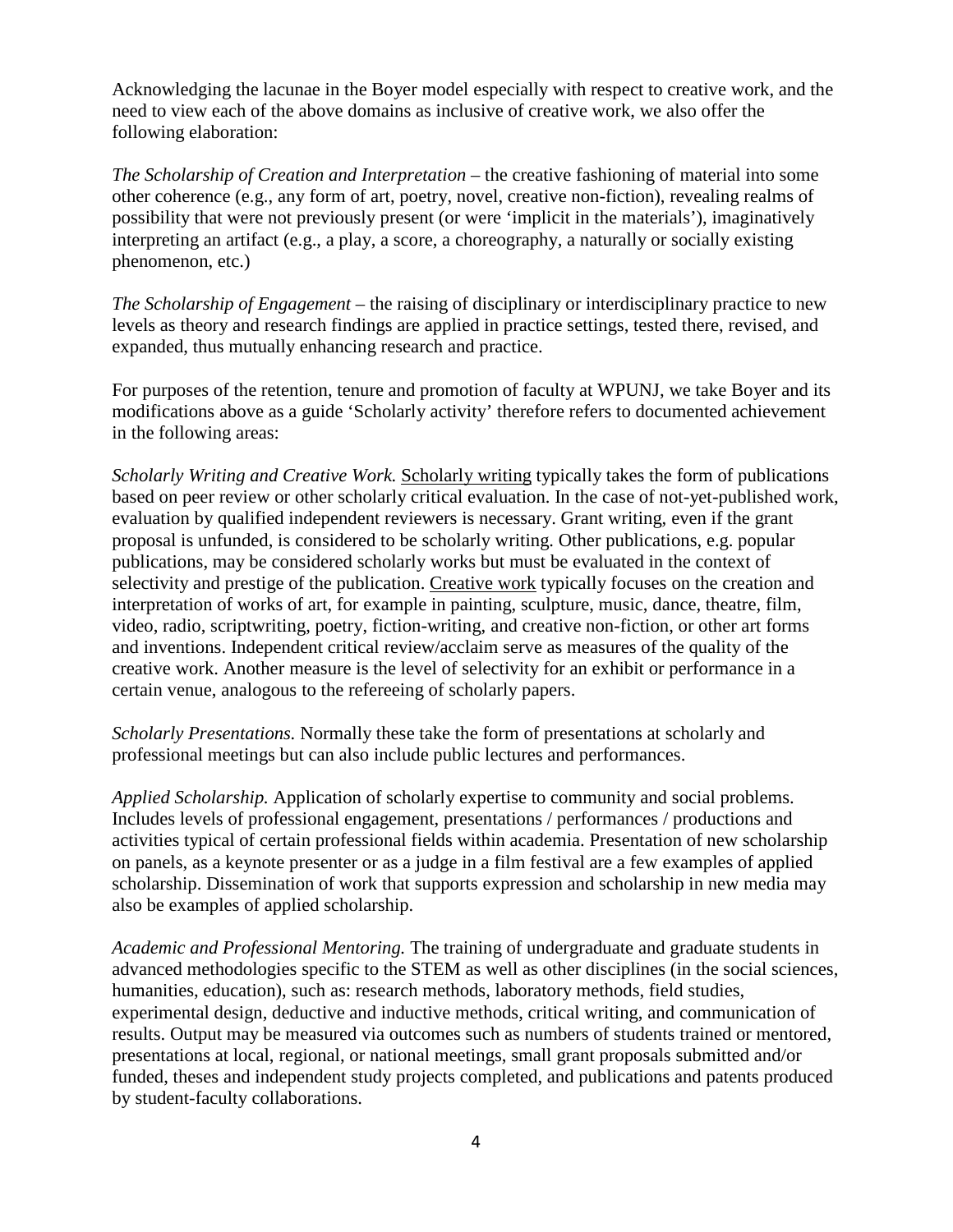*Scholarly Pedagogical materials and techniques*. If the development helps produce a new approach to a traditional field or contributes to the shaping of an emerging field, then the activity involved could be considered scholarly (i.e., the Scholarship of Teaching). In addition, if the activity leads to such results (e.g. the writing of a widely used teaching manual or anthology of readings, or the adoption of a creative production or technique) then it would clearly be a very effective scholarly activity. Researching new pedagogies, applying best practices, the publication / performance / production of the results of that research, or testing and evaluating instructional or assessment materials, or development of software qualify as examples.

## **C. Service**

All faculty are expected to serve, in some way, the needs of their Department, College, and University. Service to the profession and/or community are also valued. All constituencies are expected to assume the responsibility of good citizenship.

Any community service that promotes the reputation of the University will be considered a component of the retention, tenure and promotion processing regarding service. However, community service which is most applicable to the retention/tenure/promotion process is a direct extension of one's professional abilities within one's discipline.

Common examples of these various types of service include:

*Service on Committees within the Department and College.* Demonstrated leadership on these committees is especially valued.

*Service on University Committees or Task Forces.* College-wide committees/task forces such as those for convocation, graduation, All-University retention, or accreditation committees, or the mentor/mentee program.

*Faculty Mentor of Student Activities.* Demonstrated by activities such as faculty advisement of students, honor societies, departmental clubs, professional clubs, Greek student organizations, or the University literary magazine or newspaper.

*Service to Community and the Profession.* Demonstrated by activities such as holding office in professional societies, working on educational committees of the State, acting as institutional liaison to agencies/ organizations, offering workshops and symposia, giving speeches/papers to community groups, contributing to professional organization/institutional position documents on public policy or legislative issues, critiquing scholarly publications and/or grant proposals, serving on boards including editorial boards, or engaging in professional services.

*Administrative Service to a Department, College, or the University.* Administration of student support centers, and other Department, College, or University-wide programs can require substantial responsibility and ongoing commitment.

*Consultancy Work* for professional organizations and societies, educational institutions, industry, and government.